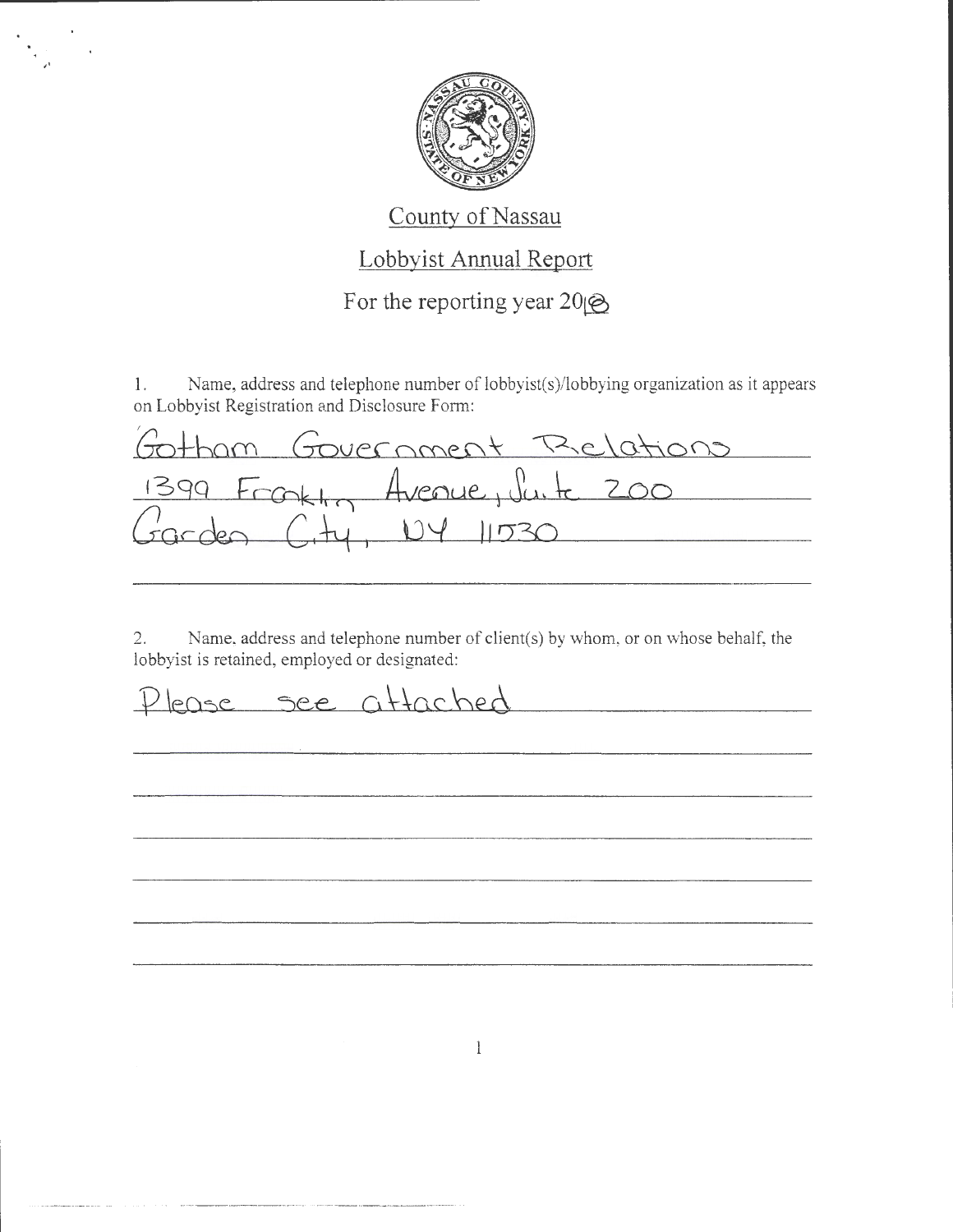A description of the subject or subjects on which each lobbyist retained, employed or 3. designated by such client has lobbied:

racement + Contracts: Pop. Earth, 212 Third Associates Dassau County Museum of **HC** Jation - Optotrattic + Puppi 1struction + Zoning- Ochool of Connercoton minne + Names of the persons and agencies before which such lobbyist has lobbied:  $\overline{4}$ . Executive Loura ounty  $1000$ 

5. List below amounts for any compensation paid or owed to the lobbyist during the prior year for the purposes of lobbying. Such amounts shall be detailed as to amount, to whom paid and for what purpose.

Amount Details Φ 212 Third Street Commonstron 10,000  $\mathbf{f}$ Taxified Monogement Compensation 193.000  $\oint$ Nassau Museum of Art Composation 30,000 Optotrattic Compensation School for Longuage & Communistien Livelaging t Pop. Earth Corp Compensation to Properte Pet Integrity United ego b Compensation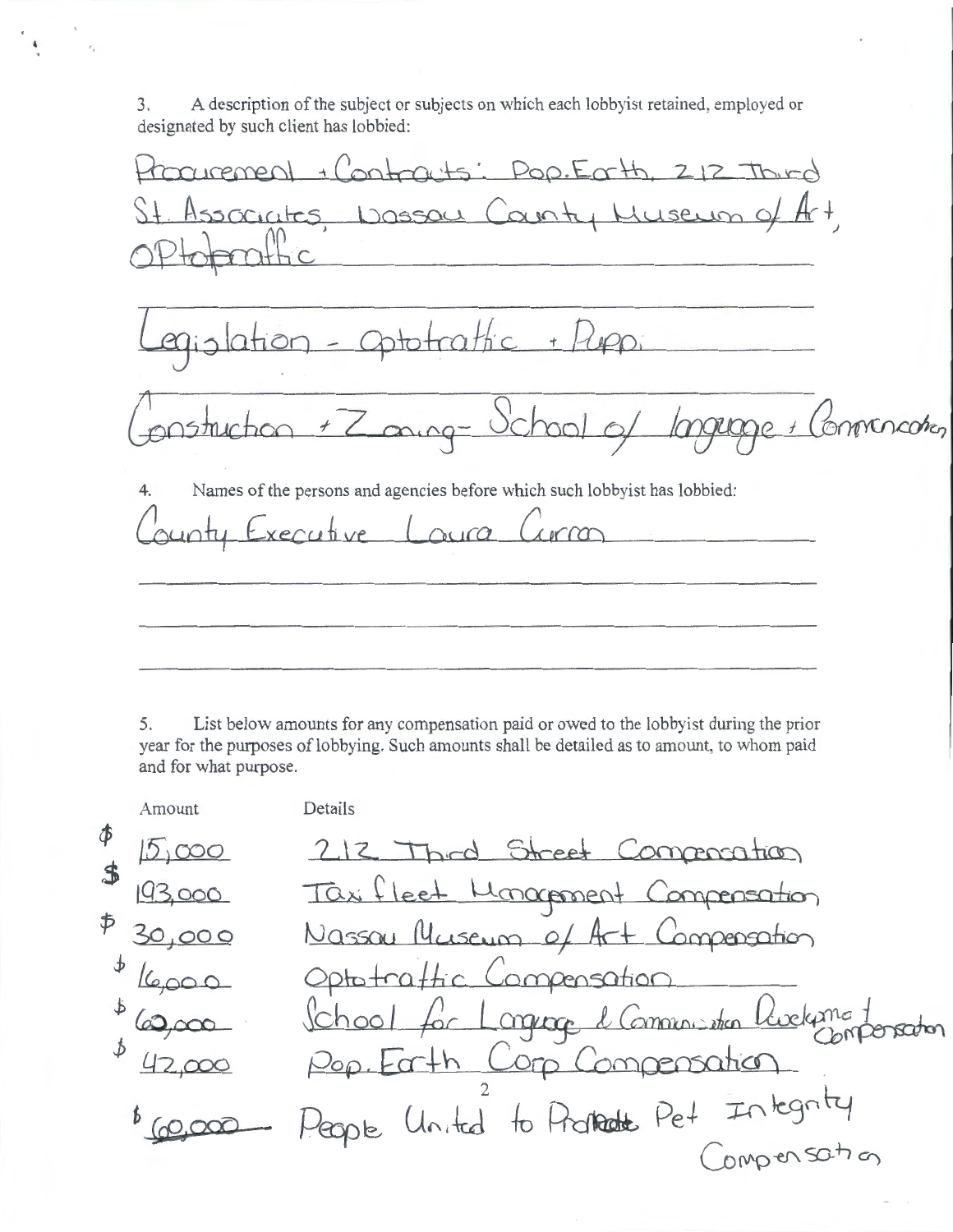| The property in the contract of the contract of the contract of the contract of                                   | <u>starting the contract of the contract of the contract of the contract of the contract of the contract of the contract of the contract of the contract of the contract of the contract of the contract of the contract of the </u> |                                                                                                                    |
|-------------------------------------------------------------------------------------------------------------------|--------------------------------------------------------------------------------------------------------------------------------------------------------------------------------------------------------------------------------------|--------------------------------------------------------------------------------------------------------------------|
| and the following construction of the construction of the construction of the construction of the construction of | the contract of the contract of                                                                                                                                                                                                      | .<br>- Charles and the first product of the product of the company of the company of the company of the company of |
| and the following contract of the contract of the contract of the contract of the contract of the contract of     |                                                                                                                                                                                                                                      |                                                                                                                    |
| ______                                                                                                            |                                                                                                                                                                                                                                      |                                                                                                                    |
|                                                                                                                   |                                                                                                                                                                                                                                      | _________                                                                                                          |

 $\pmb{\iota}$ 

 $\ddot{\cdot}$ 

List below the cumulative total amounts earned for lobbying throughout the year: 6.

\$416,000 in compensation for this lobbying year.

 $7.$ List below the expenses incurred or expensed by lobbyist for the purpose of lobbying:

| Amount | Details |
|--------|---------|
|        |         |
|        |         |
|        |         |
|        |         |
|        |         |
|        |         |
|        |         |
|        |         |
|        |         |
|        |         |
|        |         |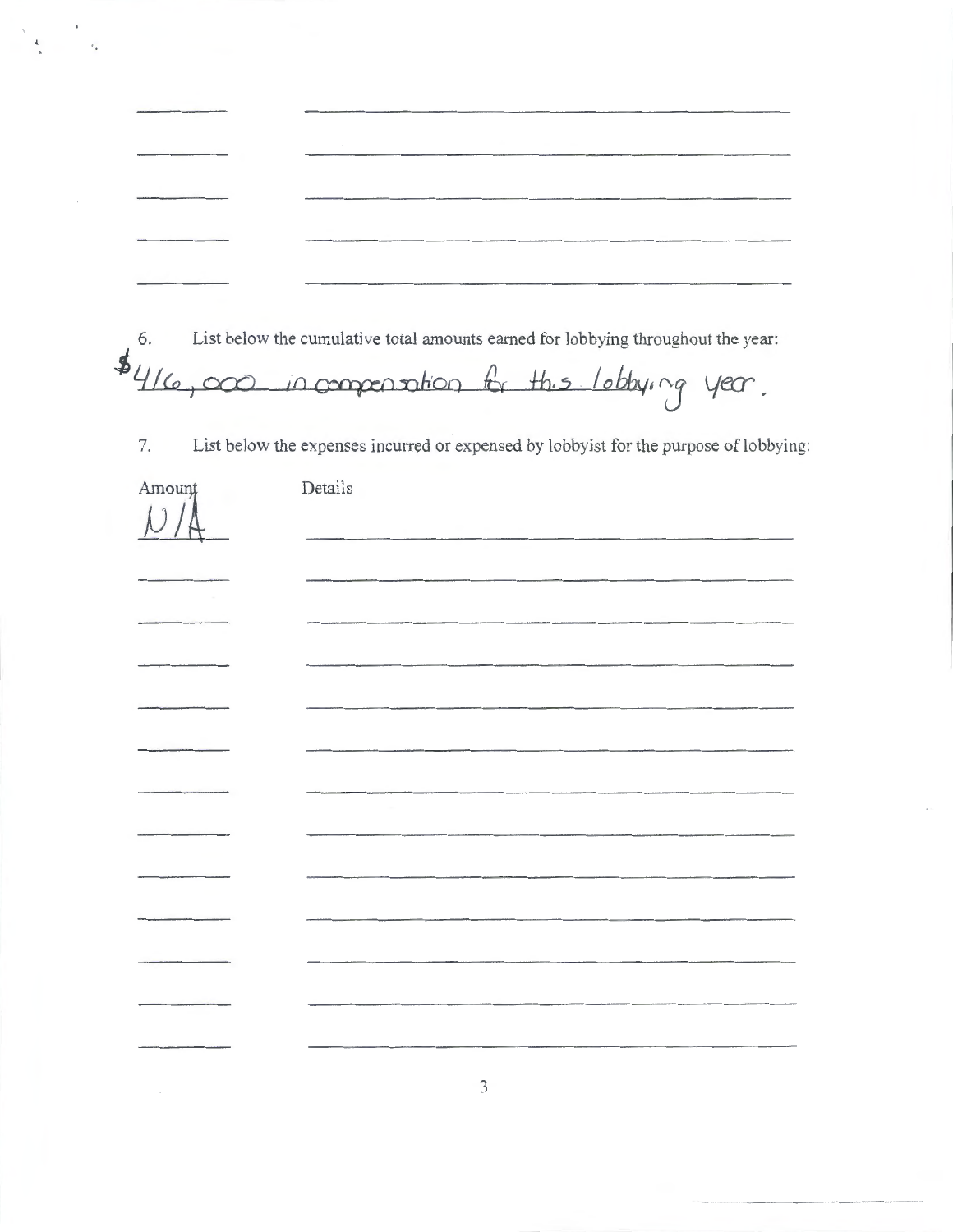8. List below the gumulative total amounts expended for lobbying throughout the year:

I understand that copies of this form will be sent to the Nassau County Department of Information Technology ("IT") to be posted on the County's website.

l also understand that upon termination of retainer, employment or designation I must give written notice to the County Attorney within thirty (30) days of termination.

VERIFICATION: I certify that all statements made on this statement are true, correct and complete to the best of my knowledge and belief and I understand that the willful making of any false statement of material fact herein will subject me to the provisions of law relevant to the making and filing of false instruments and will render such statement null and void.

 $\prime$ 

| Dated:                    | Signed: $\sqrt{\phantom{a}}$ | $\pi$ , Attenant                              |
|---------------------------|------------------------------|-----------------------------------------------|
|                           | Print Name                   |                                               |
|                           | Title: $\bigcirc$            |                                               |
| STATE OF NEW YORK)<br>SS: |                              |                                               |
| COUNTY OF NASSAU)         |                              | IAN POULOS<br>NOTARY PUBLIC-STATE OF NEW YORK |
| Sworn to before me this   |                              | No.02PO6371970<br>Qualified in Nassau County  |
| CNUGA<br>Day of           | $2019$ .                     | My Commission Expires 03-12-2022              |
| NOTARY PUBLIC             |                              |                                               |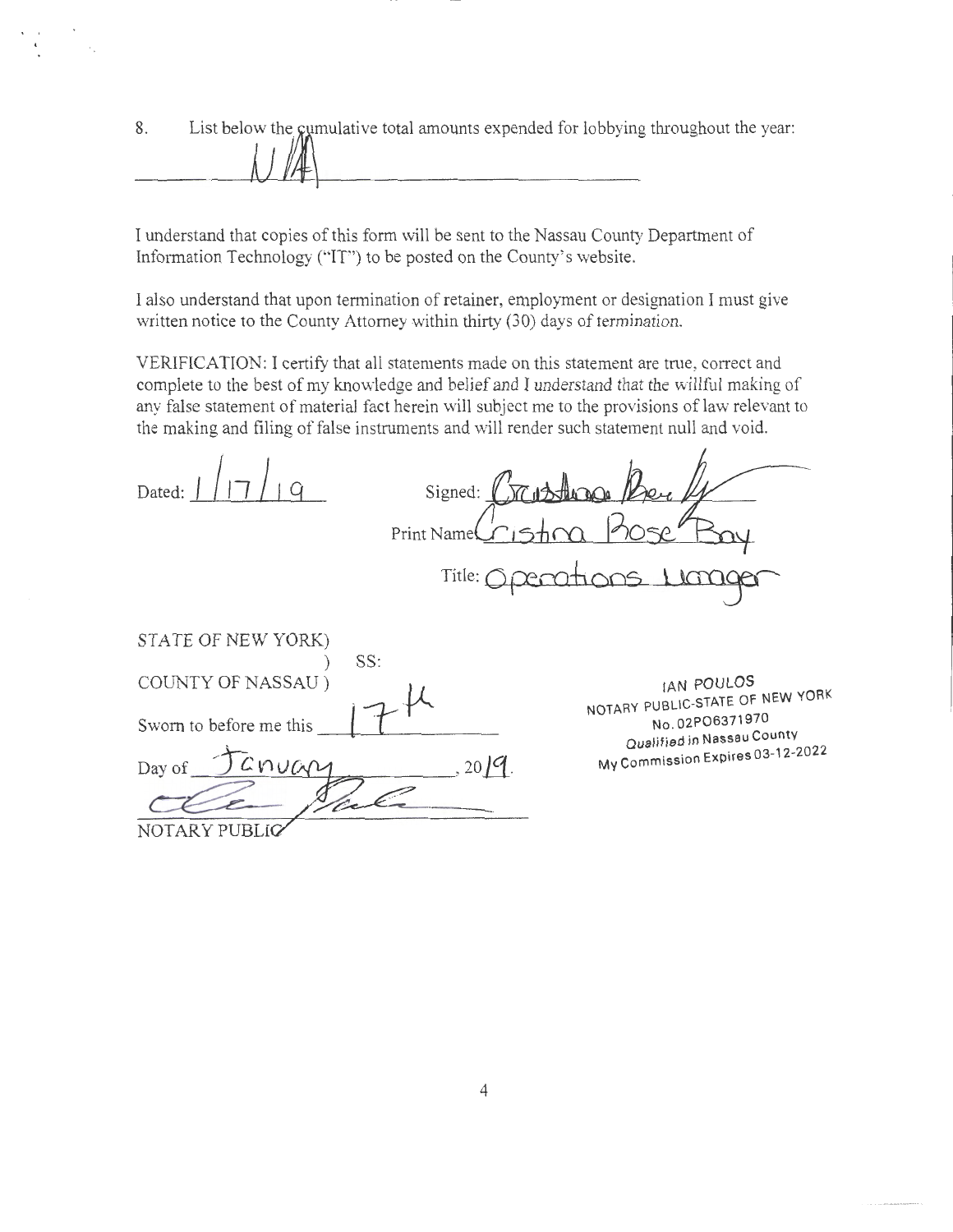1. 212 Third Street Associates LLC

 $\sum_{i=1}^n$ 

*. .'1* 

Phone: 631 ~924~0008

Address: 900 South Oyster Bay Rd, Hicksville NY 11801

2. Taxifleet Management

Phone: 718~779-5000

Address: 54-11 Queens Blvd, Woodside NY 11377

3. Nassau County Museum of Art

Phone: 516-484~9338

Address: 1 Museum Dr, Roslyn NY 11576

4. Optotraffic

Phone: 301-459-2603'

Address: 9418 Annapolis Rd, Lanham MD 20706

5. School of Language and Communication Development

Phone: 516-609-2000

Address: 100 Glen Cove Rd, Glen Cove NY 11542

6. Pop.Earth Corp

Phone: (888) 364-4120

Address: 401 Park Ave, New York, NY 10016

7. People United to Promote Pet Integrity (PUPPI)

PO Box 7689

Garden City NY 11530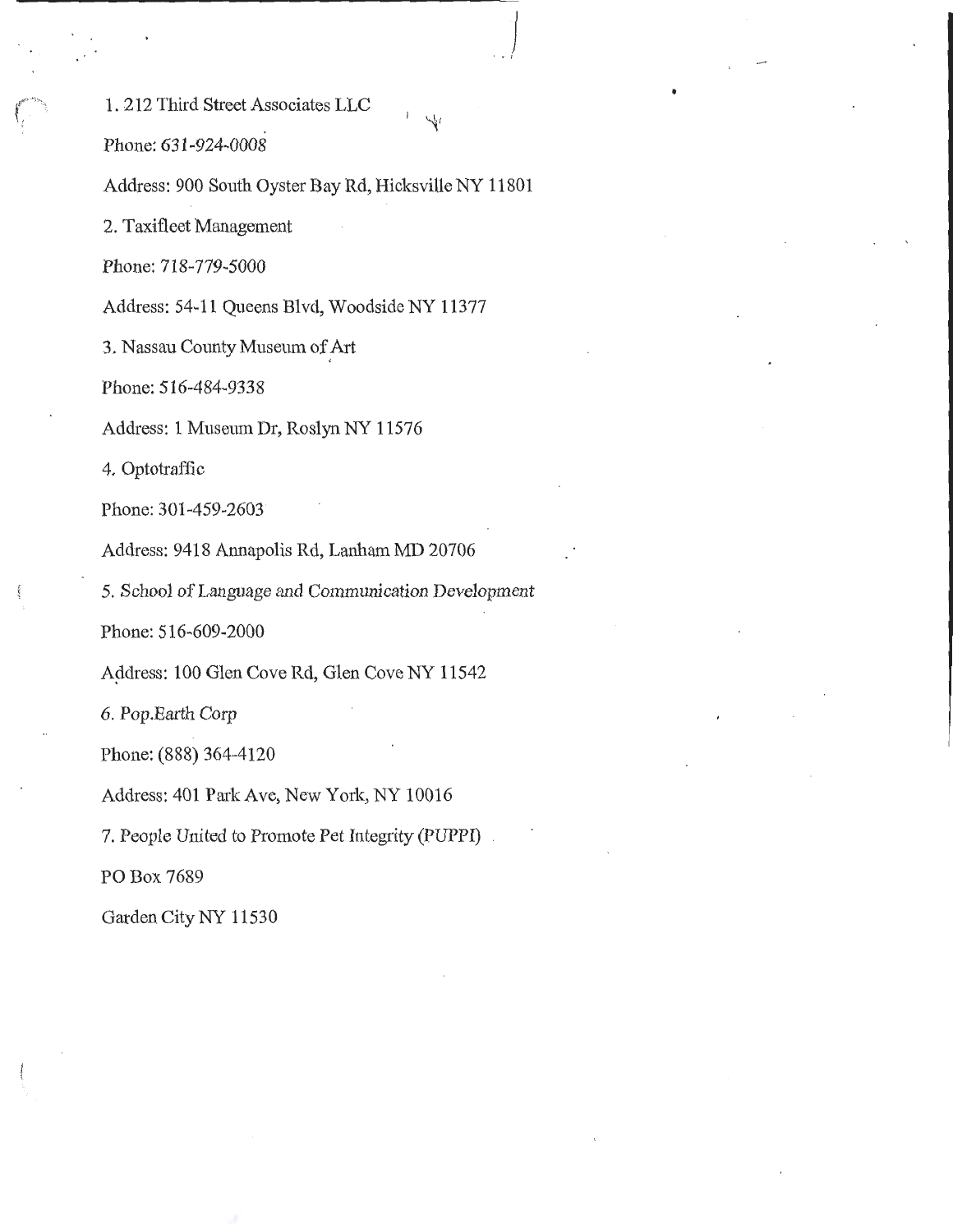February 1, 2016

212-214 Third Street Associates LLC 900 South Oyater Bar Road Hicksville, NY 11801 Attention: Brian Sivin

Re: Professional Services

Dear Mr. Sivin,

We appreciate the opportunity to represent 212-214 Third Street Associates at 212-214 Third Street and 213 Station Row, Mineola NY 11501. We are confident that our firm will be the bridge to government that your company needs.

Payment terms shall begin February 2<sup>nd</sup>, 2016 whereby 212-214 Third Street shall compensate Gotham Government Relations with monthly installments of \$5,000.00 for a minimum of three (3) months. Website design and maintenance service costs would be in addition to the monthly fee and will be pre-approve by 212-214 Third Street. Services exceeding the three (3) months shall be compansated at \$5,000.00 per month thereafter. Either party may cancel this agreement without penalty upon thirty (30) days written notice.

If these terms are acceptable, I would appreciate your countersigning a copy of this retainer and returning it to me. In addition, we are be required to file a statement of registration with the Joint Commission on Public Ethics (ICOPE).

On behalf of Gotham Government Relations, we Took forward to working with you.

Sincerely.

Bradley L. Gerstman, Esq.

#### TERMS AGREED TO AND ACCEPTED:

212-214 THIRD STREET ASSOCIATES LLC

Trater:

1399 Franklin Avenue, Suite 200 Garden City, NY 11530 P: 516.880.8170 · F: 516.880.8171

2 Wall Street, Suite 302 A New York, N.Y. 10005 P: 212.227.7070

www.GothamGR.com - www.GerstmanSchwartz.com New York City . Long Island . Albany . Washington, D.C.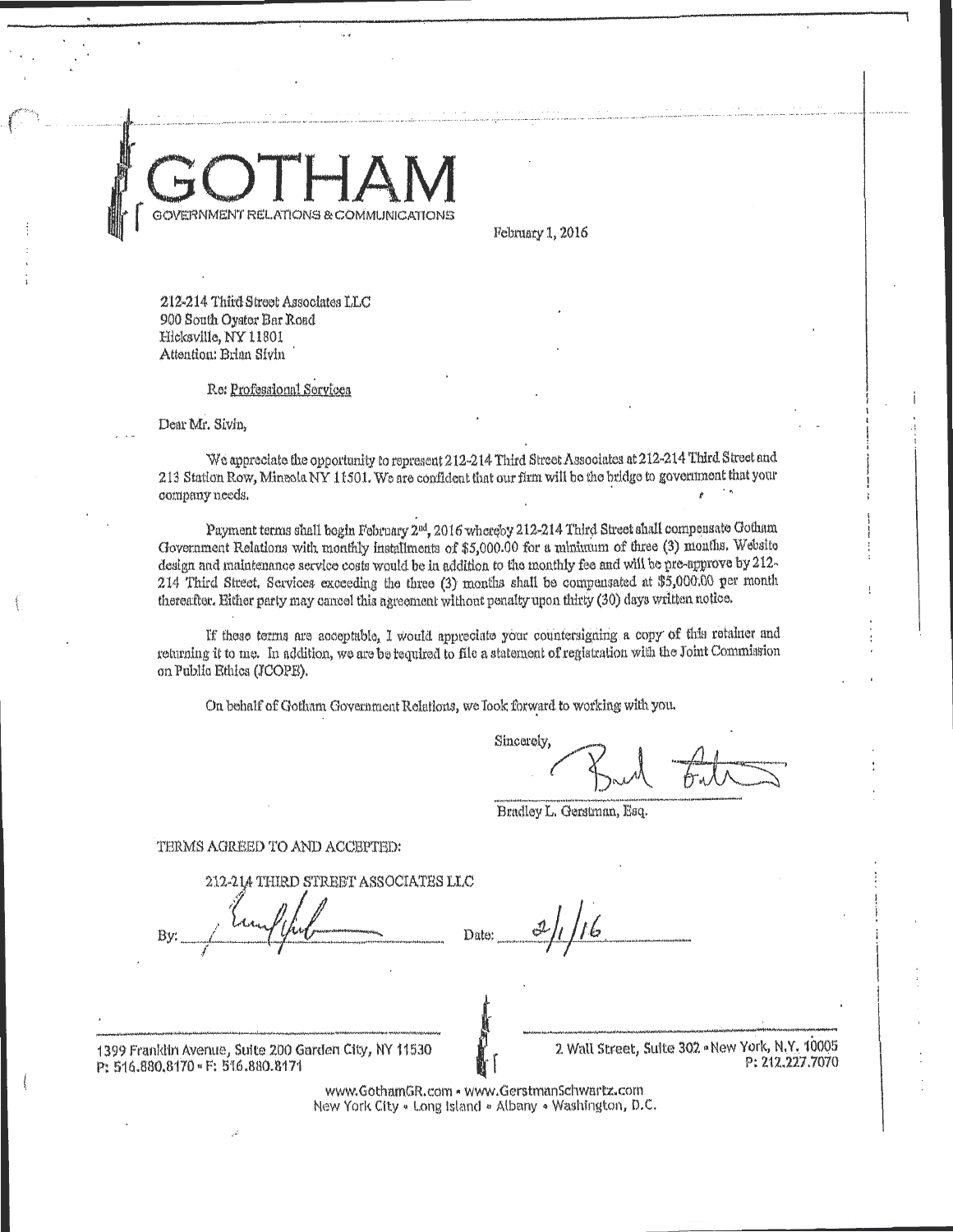March 18, 2016

Allen Wolngarten Taxi Fleet Management LLC 54-11 Queens Blvd Woodside, NY 11377

#### Re: Government Relations Services

Dear Mr. Weingarten,

We appreciate the opportunity to represent you and Taxl Fleet Management LLC. We are confident that our firm will be the bridge to government and communications that your company needs.

Gotham Government Relations will begin the lobbying services on March 21, 2016 and services shall conclude on May 31, 2016. Taxi Fleet Management LLC shall compensate Gotham Government Relations with monthly installments of \$20,000 during the duration of the lobbying. Either party may cancel this agreement without penalty upon thirty (30) days written notice.

In addition, we will be required to file a statement of registration with the New York City Clerk's Office and Joint Commission on Public Ethics (JCOPE).

If these terms are acceptable, I would appreciate your countersigning a copy of this relainer and returning it to me.

On behalf of Gotham Government Relations, we look forward to working with you.

Sincerely,

David Schwartz, Esq.

TERMS AGREED TO AND ACCEPTED:

**TAXI FLEET MANA** By: Allen Weingarten

1399 Franklin Avenue, Suite 200 Garden City, NY 11530 P: 516.880.8170 · F: 516.880.8171

 $8/16$ Date:

> 2 Wall Street, Suite 302 « New York, N.Y. 10005 P: 212.227.7070

www.GothamGR.com - www.GerstmanSchwartz.com New York City - Long Island - Albany - Washington, D.C.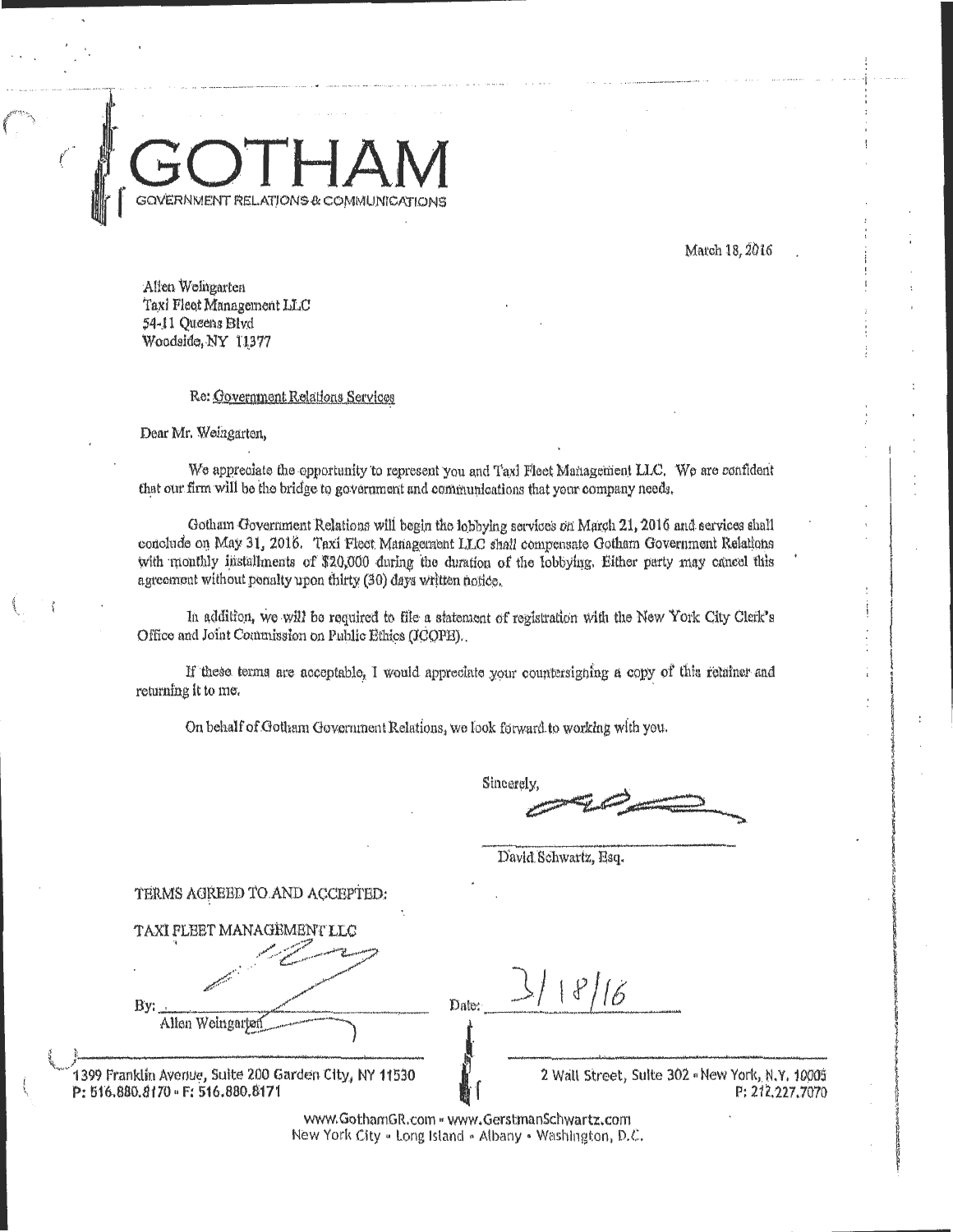# NMENT REI

VIA E-MAIL & REGULAR MAIL Mr. Karl E. Willers Nassau County Museum of Art One Museum Drive Roslyn Flarbor, NY 11576

> Re: Government Relations Services - Contract Extension

Dear Karl:

We appreciate the opportunity to continue our representation of the Nassau County Museum of Art. We are confident that our firm will continue to be the bridge to government that your museum noeds.

Payment terms shall start on December 4, 2014, whereby Nassau County Museum of Art shall compensate Gotham Government Relations with nightlify installments of \$4,000.00. Either party may cancel this agreement without penalty upon thirty (30) days written notice.

If these terms are neceptable, I would appreciate your countersigning a copy of this retulner and returning it to me. On behalf of Gotham Government Relations, we look forward to continue working with you.

以及使為感情

医心腹膜炎 网络圣代德国圣经国

j. Š ti)

 $\bar{t}$ 

 $\overset{\text{A}}{\underset{\text{F}_{\text{c}}}{\oplus}}$ 

ji.

*BRADLEY GERSTMAN* For the Firm

TERMS ACREED TO AND ACCEPTED:

NASSAU COUNTY MUSEUM OF ART

KARL WILLERS, Director

Duta

1399 Franklin Avenue, Sulte 200 Garden City, NY 11530 P: 516.880.8170 · F: 516.880.8171

2 Wall Street, Suite 302 • New York, N.Y. 10009 P: 212.227.7070

www.GothamGR.com . www.Gerstmanschwartz.com New York City . Long Island . Albany . Washington, D.C.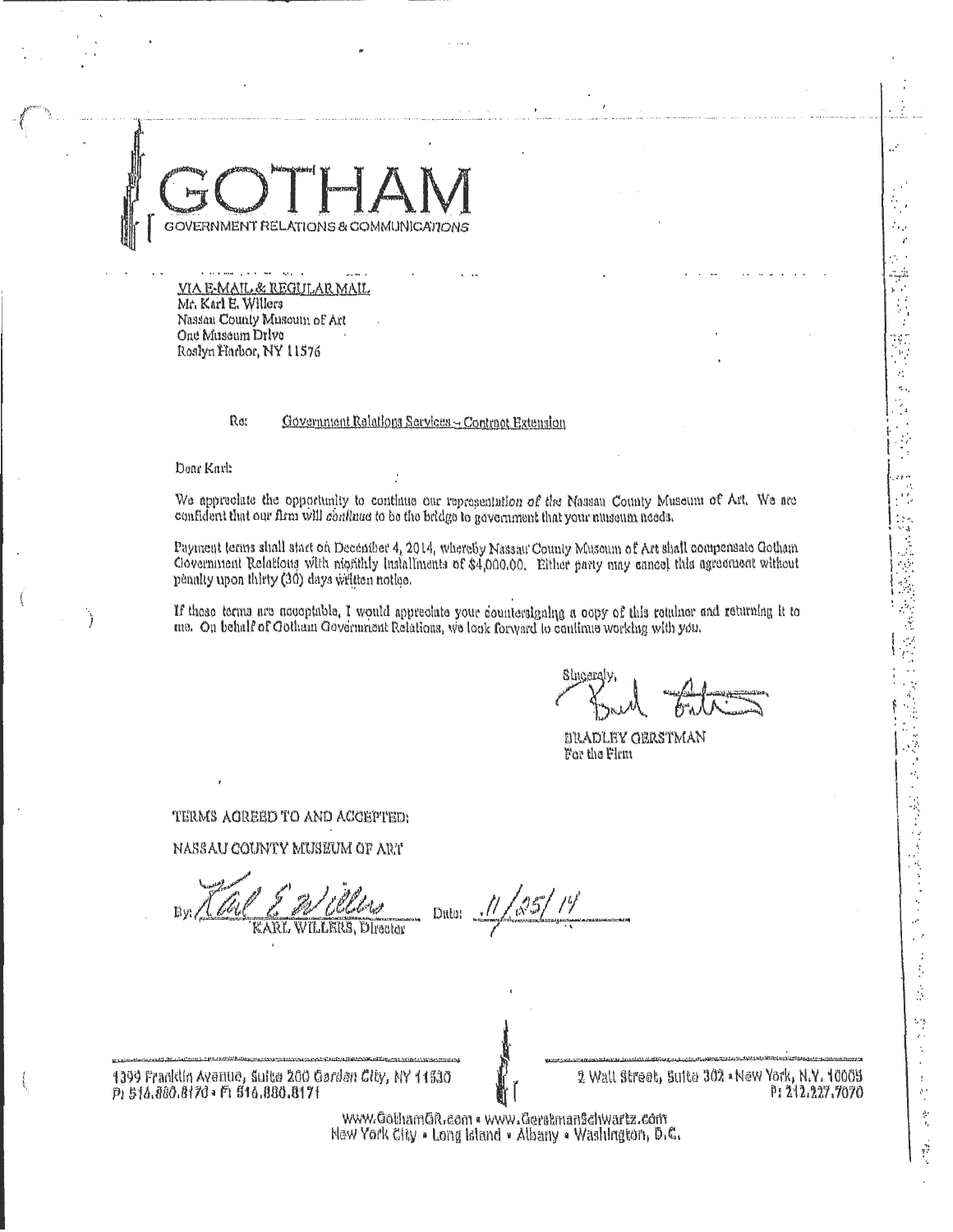June 2, 2014

Richard S. Gordon Gordon Law Firm, P.C. 45 Broadway, 16th Floor New York, NY 10006 VIA EMAIL: rgordon@rgordonlaw.com

Re: Government Rolations Services

Dear Mr. Gordon.

This will confirm our agreement whereby Gotham Government Relations will, through Gordon Law Firm, P.C., provide government relations services to OptoTraffic, LLC as third party beneficiary.

Payment terms shall start on June 2, 2014, whereby Gordon Law Firm, P.C. will compensate Gotham Government Relations with monthly installments of \$4,000. Either party may cancel this agreement without penalty upon thirty (30) days written notice.

If these terms are acceptable, I would appreciate your countersigning a copy of this retainer and returning it to me. As a result of this agreement, we will be required to file a statement of registration with the Joint Commission on Public Ethics (JCOPE) and the Suffolk County Legislature.

We look forward to working with you.

Sincerely

David M. Schwartz, Esq. For the Firm

TERMS AGREED TO AND ACCEPITED BY:

/Richard Gordon, Gordon Law Firm, P.C

1044 Northern Boulevard Suite 305 - Roslyn, NY 11576 - P: 516 880.8170 - F: 516.880.8171 - www.GothanGR.com Albany . New York City . Long Island . Washington, D.C.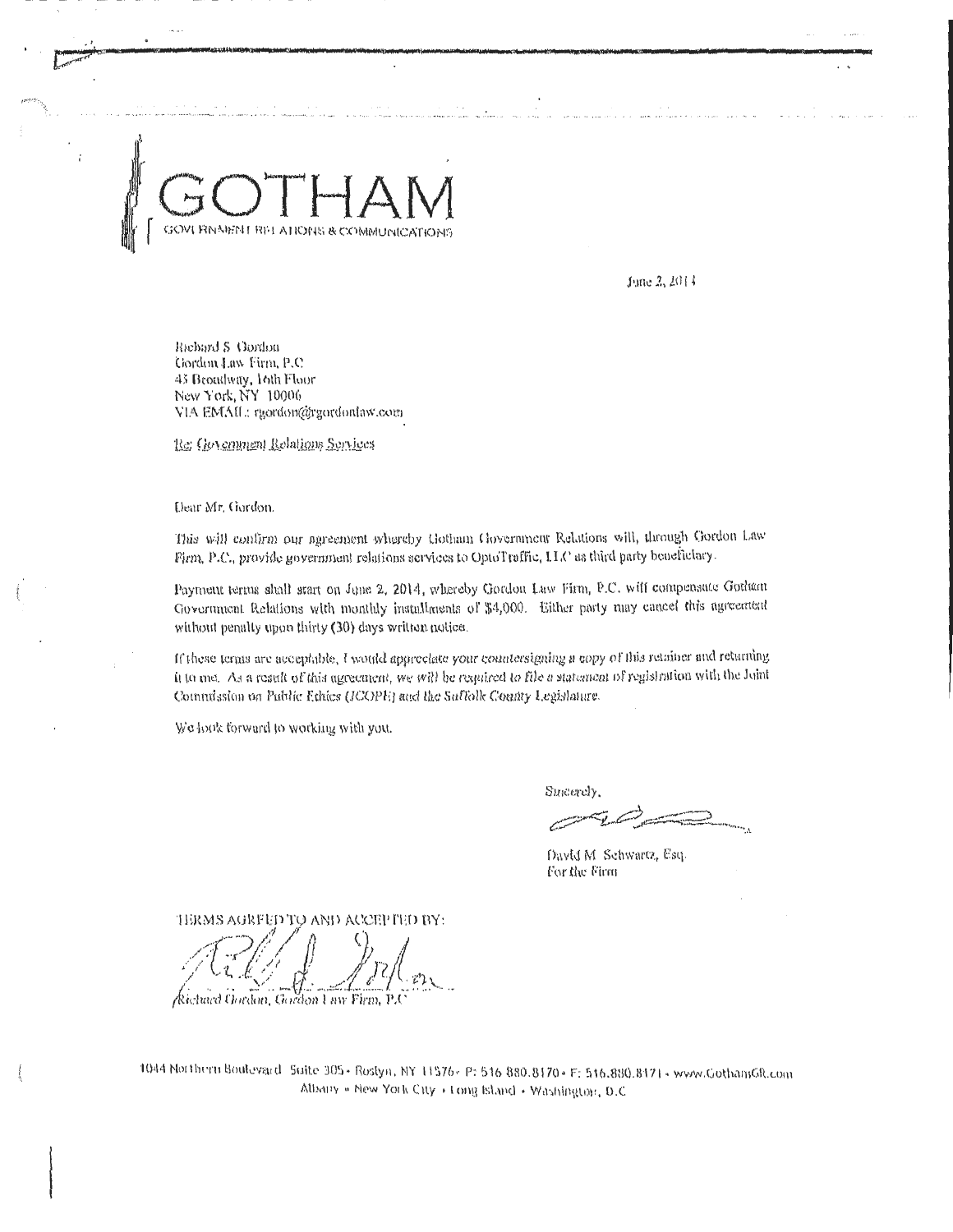

 $\boldsymbol{\mathcal{L}}$ 

√√

43 Essex Road **Great Neck, New York 11023** 516466~0265 smark@multistate.com

January 14, 20l3

t

..

• . .. **-,1** 

 $\int$ 

 $\left\vert \cdot \right\rangle$ 

 $\begin{pmatrix} 1 & 1 \\ 1 & 1 \end{pmatrix}$ 

r ji

Bradley L. Gerstman, Esq. GOTHAM GOVERNMENT RELATIONS, LLC 1044 Northern Boulevard- Suite 302 Roslyn, NY 11576

Dear Brad:

This will confirm our agreement whereby Gotham Government Relations, LLC will, through MultiState Associates Inc., continue to provide government relations services to the School for Language and Communication Development.

Per our agreement, this assignment commenced January 1, 2013 at a monthly fee of \$5,000, plus ordinary and reasohable out-at-pocket expenses directly related to the assigiunent, and will continue thereafter on a month-to-month basis. No major expenses may be incurred without the School's prior approval. Either party may terminate this agreement at any time for any reason upon 15 days notice.

Please forward your invoices to our Virginia office and contact Carrie Castro (703-684-1110; ccastro@rnultistate.com) to coordinate all registration requirements or for any questions in that regard before filing your registration.

MultiState Associates will provide coordination and management of your efforts to the extent the client deems appropriate or advisable. MultiState wilt assume responsibility for and have the sole authority to negotiate all fee arrangements with our client regarding this assignment and any future renewals and will handle all contract paperwork. Fee and contract arrangements shall remain confidential, proprietary information between MultiState Associates and Gotham Government Relations, LLC. We will also assume responsibility for billing, employer and lobbying registration and reporting requirements and filings with the state, and other administrative duties.

Please keep me in the loop via copies of your updates, progress reports, and other emails to the School.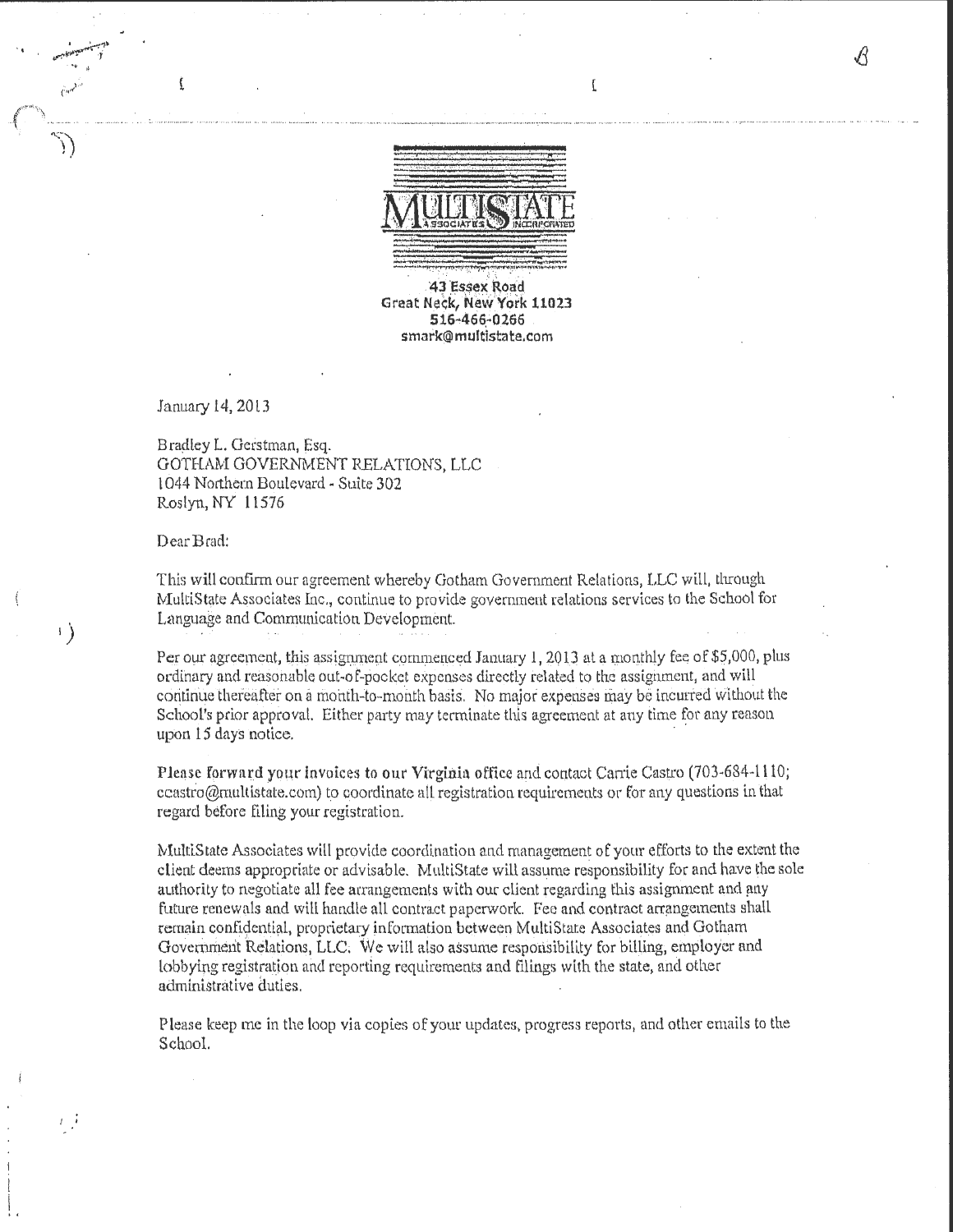- Page Two -Bradley L. Gerstman, Esq. January 14, 2013

 $\overline{\Omega}$ 

Brad, we look forward to working with you and your associates on this assignment.

Please indicate your acceptance of the terms and conditions as stated herein by executing two originals of this letter and returning one executed copy to my attention.

Sincerely,

Steve Markowit

Steven Markowitz

 $\left\{ \cdot \right\}$ 

Seen and agreed on behalf of Gotham Government Relations, LLC:

Bradley L. Gerstman, Esq.

 $\overline{I}$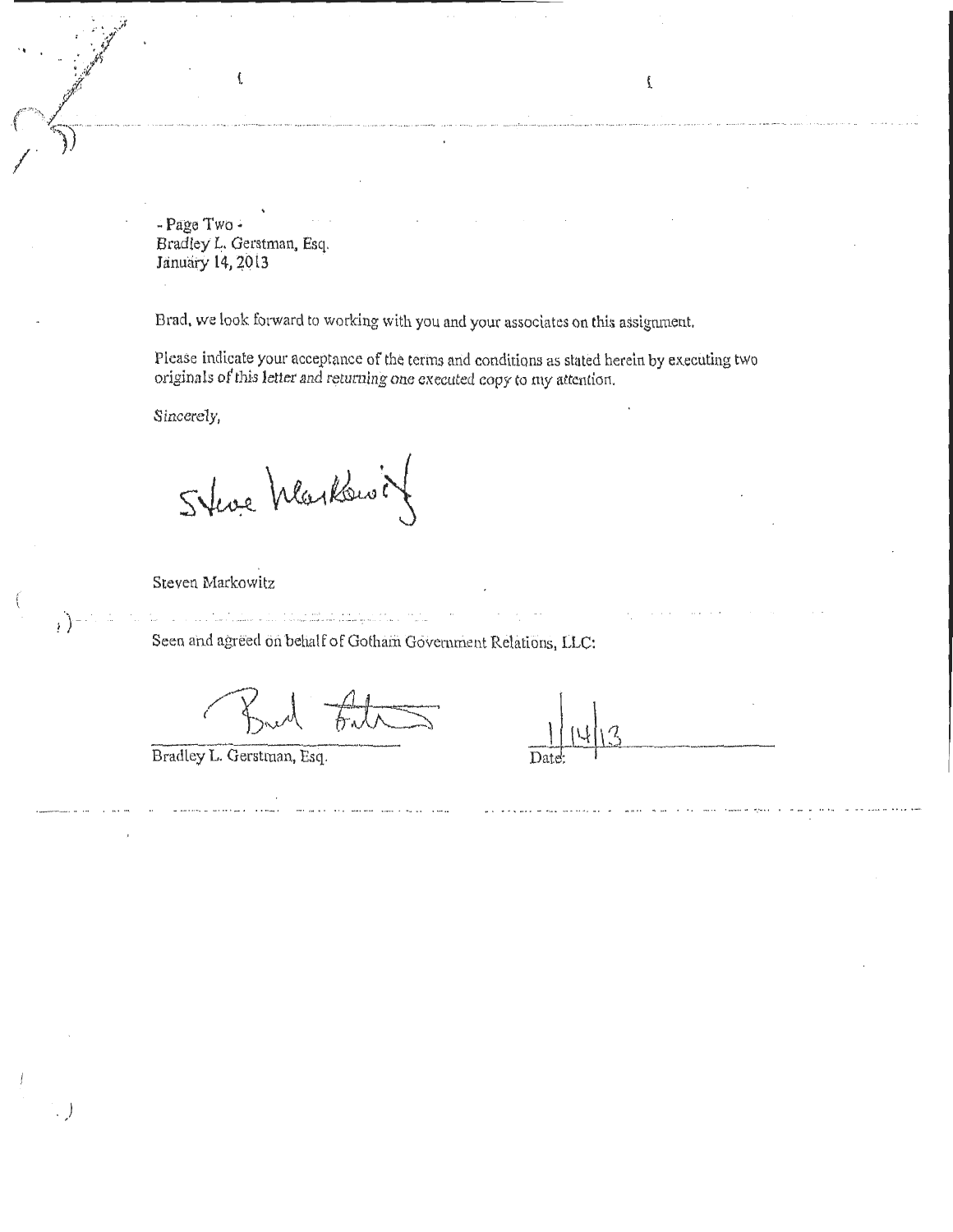

September 27,2017

!' ,

Debbie Stone Pop. Earth Corporation 32 Bond Street Westbury, NY 11590

Re: Amendment to Government Relations Services

We appreciate the opportunity to continue to represent Pop. Earth Corporation. We are confident that our firm will continue to be the bridge to government and communications that your company needs.

Gotham Government Relations will continue lobbying services on October 1st, 2017. Pop.Earth Corporation shall compensate Gotham Government Relations with monthly installments of \$3,500.00 for the lobbying services.

In addition, Gotham will be required to file an amended statement of registration with the New York City Clerk's Office and Joint Commission on Public Ethics (JCOPE). Beginning October 1<sup>st</sup>, 2017 either party may cancel this agreement without penalty upon thirty (30) days written notice.

If these terms are acceptable, please countersign a copy of this retainer and return it to our office.

On behalf of Gotham Government Relations, we look forward to working with you.

TERMS AGREED TO AND ACCEPTED BY:

Bud Falls

Bradley L. Gerstman. Esq. **Partner, Gotham Government Relations** 

 $\frac{\sqrt{2\pi}}{\sqrt{2\pi}}$  Date:  $\frac{9|27|}{1}$ 

**Founder, Pop.Earth Corporation** 

1399 Franklin Avenue, Suite 200 Garden City, NY 11530 P: 516.880.8170 "F: 516.880.8171